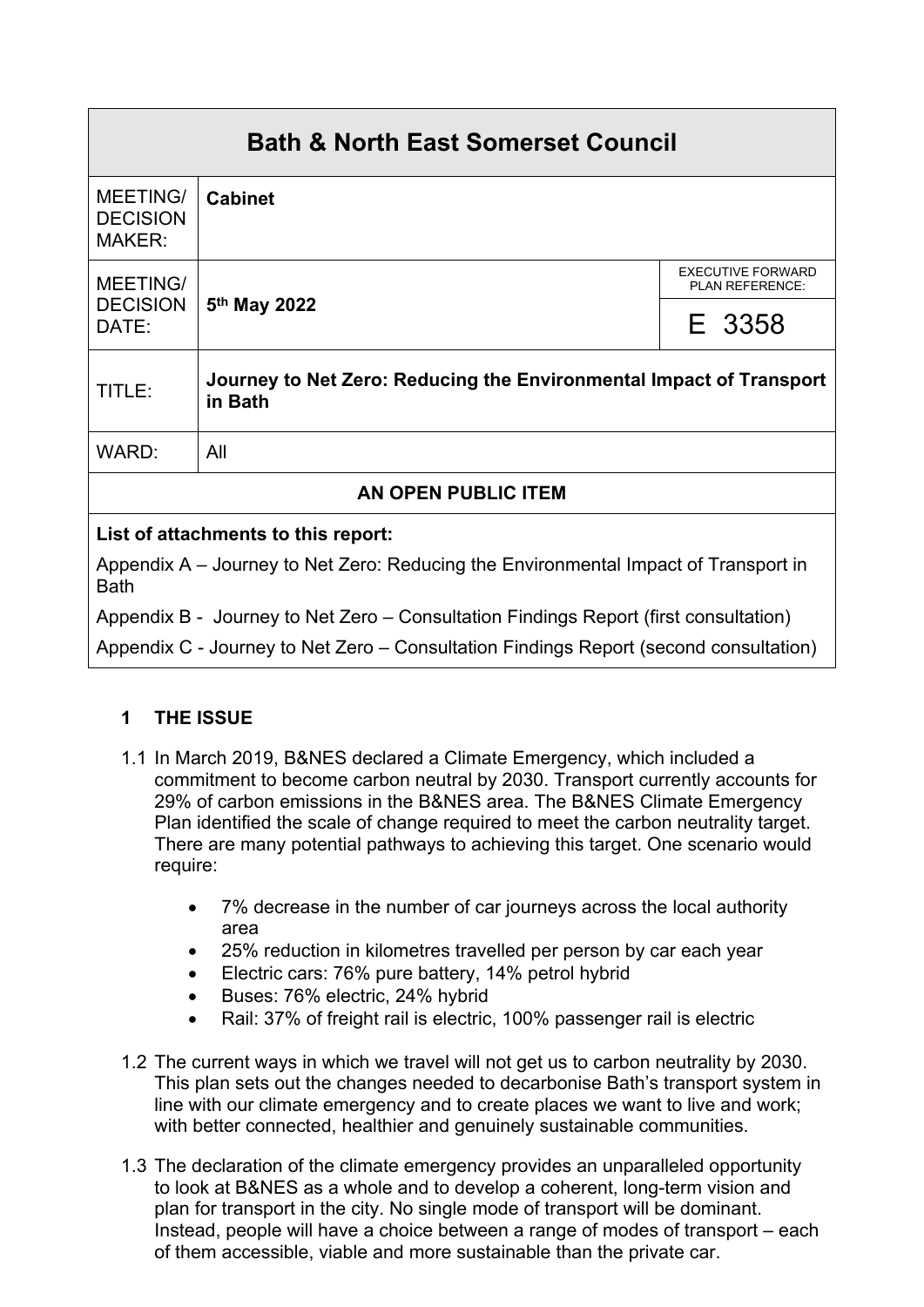1.4 We are committed to doing everything within our power to provide the necessary infrastructure and policies within Bath and the wider North East Somerset District to ensure that we achieve our target of becoming carbon neutral by 2030. However, we cannot do this alone. Our commitment needs to be met with an equal commitment from transport operators, regional and central government to provide the necessary support, funding and powers to make the Journey to Net Zero Plan a reality.

### **2 RECOMMENDATION**

### **The Cabinet is asked to;**

2.1 Formally adopt the Journey to Net Zero: Reducing the Environmental Impact of Transport in Bath

## **3 THE REPORT**

- 3.1 The Getting Around Bath Transport Strategy (GABTS) was adopted in 2015 and covered the period up to 2029. The Strategy identifies increasing the numbers using sustainable transport as the key overarching aim whilst supporting growth. As part of the strategy a set of performance targets were agreed up to 2020. Those targets for walking, cycling and bus passengers have now been delivered.
- 3.2 The Journey to Net Zero plan (Appendix A) provides a holistic approach for meeting the transport needs of those living, working and visiting Bath from 2020 onwards. The plan identifies how transport will respond to and support delivery of the targets set out in the Climate Emergency.
- 3.3 In April 2020, the Transport Delivery Action Plan Phase 1: Current and Future Report (Current and Future Report) was published by B&NES, setting out the current and future situation for transport into, out of and around Bath, and the need for significant and focused improvements. The report looks at the ways in which we currently travel, and provides the evidence base that underpins the consideration of future transport measures set out in this plan.
- 3.4 Combined the Current and Futures Report and Journey to Net Zero transport plan identifies the challenges that Bath faces in terms of transport both now and in the future, and also the measures required to overcome these to support the realisation of the Councils' core policy theme to tackle the climate and ecological emergency.
- 3.5 In November 2014, B&NES approved the Getting Around Bath Transport Strategy. This Strategy set out the vision and objectives for transport in the region. To reflect the importance of the climate emergency declaration on our future ambitions, this vision and objectives have been updated:

### **Vision**

"Bath will enhance its unique status by adopting measures that promote sustainable transport and decision making, whilst reducing  $CO<sub>2</sub>$  emissions and the intrusion of vehicles, particularly in the historic core. This will improve the quality of life for local people, enable more economic activity and growth, while enhancing the special character and environment of the city."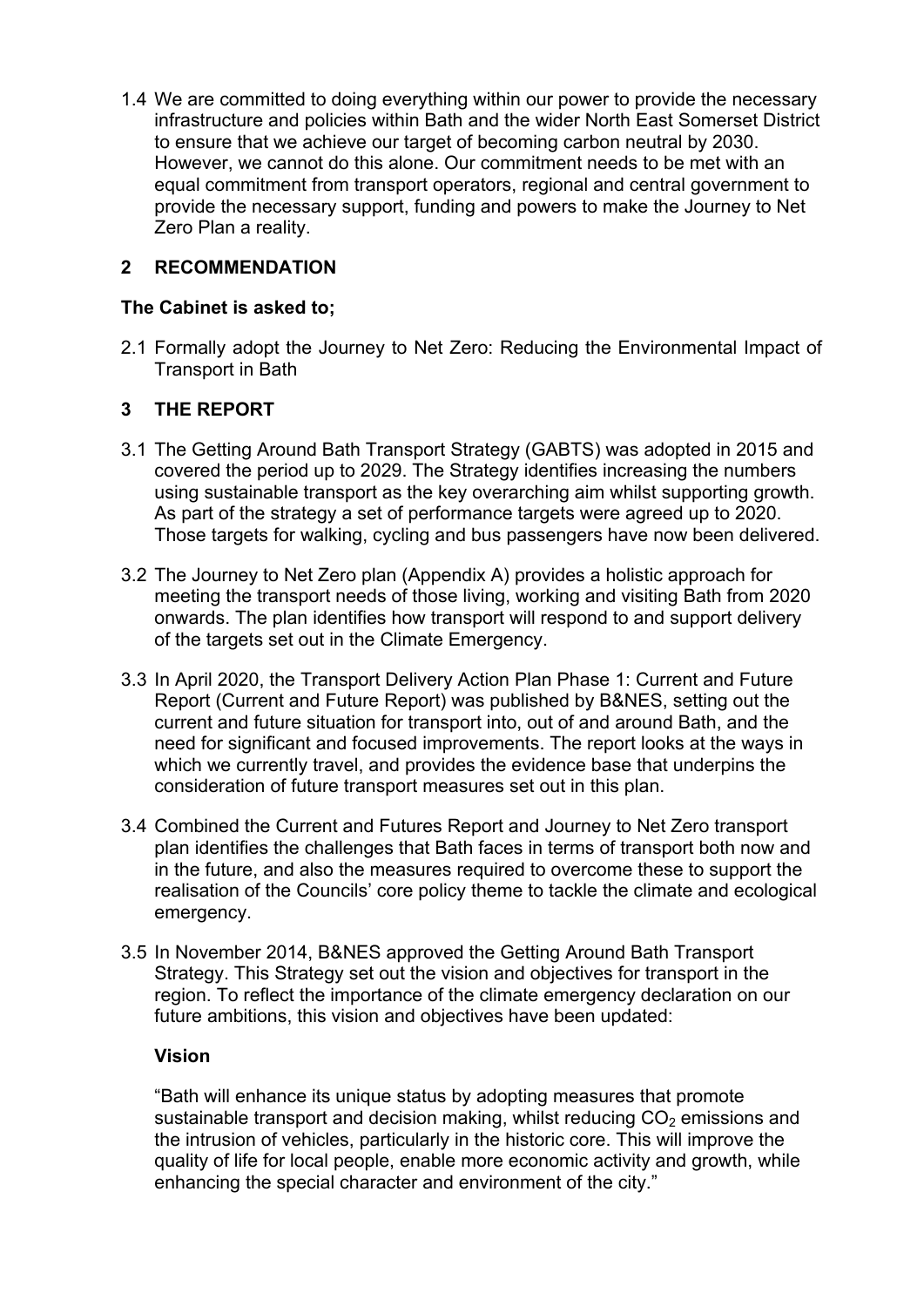#### **Objectives**

- Reducing vehicle carbon emissions to achieve carbon neutrality by 2030
- Improving air quality and health
- Promoting sustainable mobility
- Supporting and enabling economic growth, competitiveness, and jobs
- Widening travel choice
- Widening access to opportunities: jobs/learning/training
- Safeguarding and enhancing the unique historic environment and World Heritage Site status
- $\bullet$  Improving quality of life in the city
- 3.6 We have placed people at the centre of the Journey to Net Zero, focusing on providing transport infrastructure and environments that will encourage the use of sustainable modes by making them a genuine alternative to the car. This will involve reducing the dominance of the private car while maintaining access for those whose needs cannot easily be met by more sustainable modes. No single mode of transport will be dominant. Instead, people will have a choice between a range of modes of transport – each of them accessible, viable and sustainable.
- 3.7 This plan focuses primarily on the City of Bath, but also recognises the importance of the travel corridors between the city and the wider district. In light of this the plan includes measures to improve transport connections along the main corridors into Bath.
- 3.8 The plan sets out the steps that we have already taken and those that we are currently working on. The plan considers projects in three groupings based on level of development:
	- Current projects these are projects that are already underway and are either being developed by the Council or have been delivered. These projects have been consulted on, and assuming the resource and funding is available will be delivered (if they have not already)
	- Developing projects these are projects which are under development and are subject to consultation and approval
	- Future projects these are emerging projects that are not currently under development, but could be pursued by the Council in order to support the ambition to achieve carbon neutrality by 2030
- 3.9 These projects include those that we are developing and consulting on together with the Combined Authority. We will continue to consult on projects in development and future projects in detail in the future, ensuring that local people are able to give their views on the proposals
- 3.10 The plan includes a range of transport measures that the Council will seek to deliver over the short, medium and long term and identifies the scale of carbon reduction that can be attributed to each of these individual measures at a high level.
- 3.11 The Journey to Net Zero plan includes a separate detailed evidence-based study into what is possible in terms of a mass transit system in Bath, and what would work best for the city. This study is being developed alongside work currently taking place at a regional level to assess a new and ambitious mass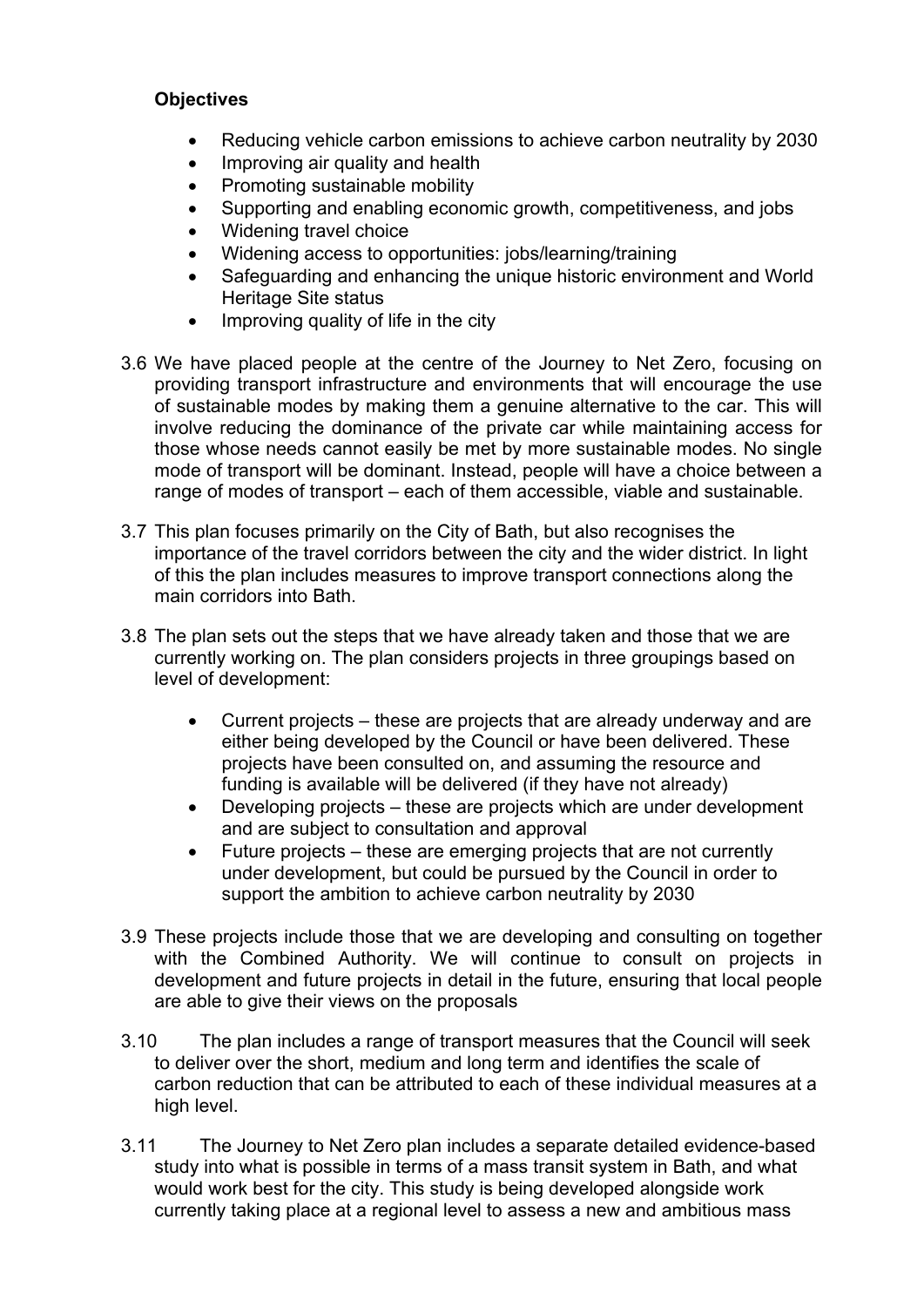transport system that will revolutionise the way we travel around the West of England.

- 3.12 We will continue to monitor our progress against our target to reach carbon neutrality by 2030, and as the individual projects progress and become clearer will undertake a more detailed, quantified assessment of their likely impacts on modal shift and carbon reduction.
- 3.13 In order to ensure the Journey to Net Zero remains on track to deliver the reductions in transport related carbon emissions required, regular reports and updates will be provided to the Local Development Framework Steering Group, a cross party group of members that provide a steer to the Cabinet leads for Transport and Sustainable Transport on the development of policies, strategies, proposals and guidance.

## **4 STATUTORY CONSIDERATIONS**

4.1 Equalities, sustainability, planning, human rights and public health.

# **5 RESOURCE IMPLICATIONS (FINANCE, PROPERTY, PEOPLE)**

- 5.1 The Journey to Net Zero Plan and the projects contained within it will be delivered through a wide range of projects which will be funded from various sources principally, but not exclusively, the City Region Sustainable Transport Settlement and Investment Fund.
- 5.2 In the 2021 Spending Review a City Region Sustainable Transport Settlement of £540m was made to the West of England to be spent on sustainable travel between 2022 and 2027. Following this the Combined Authority submitted a business case to the Department for Transport setting out which schemes would be funded. Of the total allocation, £129m has been allocated to the B&NES area matched by over £17m in local contribution. This funding will be used to develop and deliver a number of the projects identified in this plan.
- 5.3 The Settlement Fund will be used to fund some of the measures identified within the BSIP, and included in this plan. Other elements of the BSIP are seeking funding through the Bus Transformation Fund.
- 5.4 The funding landscape is constantly evolving, we will continue to track announcements of new funding opportunities from Central Government for which we are eligible.

### **6 RISK MANAGEMENT**

6.1 A risk assessment related to the issue and recommendations has been undertaken, in compliance with the Council's decision-making risk management guidance.

# **7 EQUALITIES**

7.1 An Equalities Impact Assessment report has been undertaken for the Journey to Net Zero Report to assess the effects of the policies and to ensure they are fair and meet the needs of our residents as well as those who work, visit and study in Bath and that they are not inadvertently discriminating against any protected group.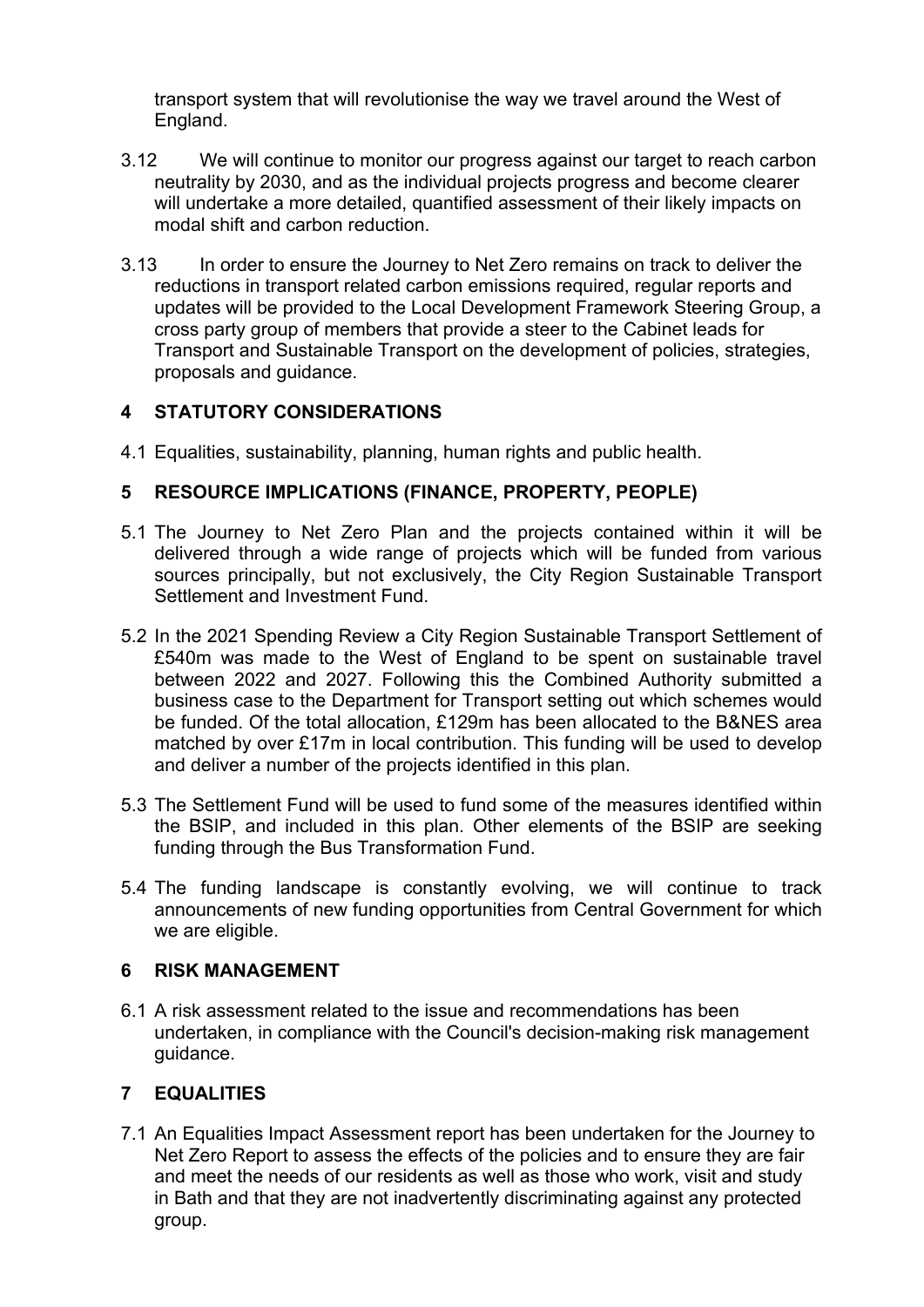7.2 In addition to this a full Equalities Impact Assessment will be undertaken for each of those schemes that are taken forward as part of the Journey to Net Zero Plan as part of their development.

### 8 **CLIMATE CHANGE**

- 8.1 The main objective of the plan is to identify how to reduce transport related carbon emissions and support delivery of the 2030 climate emergency targets. The Journey to Net Zero sets out a plan to tackle some of the biggest challenges our society faces: combating climate change, improving air quality, improving health and wellbeing and tackling congestion.
- 8.2 The current ways in which we travel will not get us to carbon neutrality by 2030. This plan sets out the changes needed to our transport system to create places we want to live and work; with better connected, healthier and genuinely sustainable communities. We have placed people at the centre of the Journey to Net Zero, focusing on providing transport infrastructure and environments that will encourage the use of sustainable modes by making them a genuine alternative to the car. This will involve reducing the dominance of the private car while maintaining access for those whose needs cannot easily be met by more sustainable modes.
- 8.3 B&NES remains fully committed to becoming carbon neutral in transport terms by 2030 and the measures identified in this plan will provide us with the opportunities to do this. This commitment however needs to be met with an equal commitment from transport operators, regional and central government to tackle the issue of climate change. B&NES will endeavour to reduce its transport related emissions but cannot do this alone, we need to ensure we have the necessary support, funding and powers provided to us to make the Journey to Net Zero Plan a reality.

# **9 OTHER OPTIONS CONSIDERED**

- 9.1 Given the Council's commitment to addressing our climate emergency there is a need to make significant changes in the way people travel into, out of and around Bath.
- 9.2 The alternative is to maintain the status quo in terms of travel habits which will likely result in higher dependency on private car ownership leading to higher transport emissions and the Council failing to deliver on its Climate Emergency.

### **10 CONSULTATION**

- 10.1 Two separate rounds of public consultation have been undertaken on the Journey to Net Zero plan. The first of these was a 6-week full public consultation that took place from 15th January to 1st March of last year, seeking the public's views on a range of transport themes and concepts that added a level of (nongeographic) detail to the theme. The results of this consultation were published on the Council's website and were used to develop the initial Journey to Net Zero Consultation Document. A copy of the report setting out the results of this first consultation is available as Appendix B to this report.
- 10.2 The Journey to Net Zero Consultation Document was then subject to a further 4-week public consultation between 10th January and 7th February of this year. A copy of the Journey to Net Zero Consultation Document that was consulted on earlier in the year as part of the second consultation is included as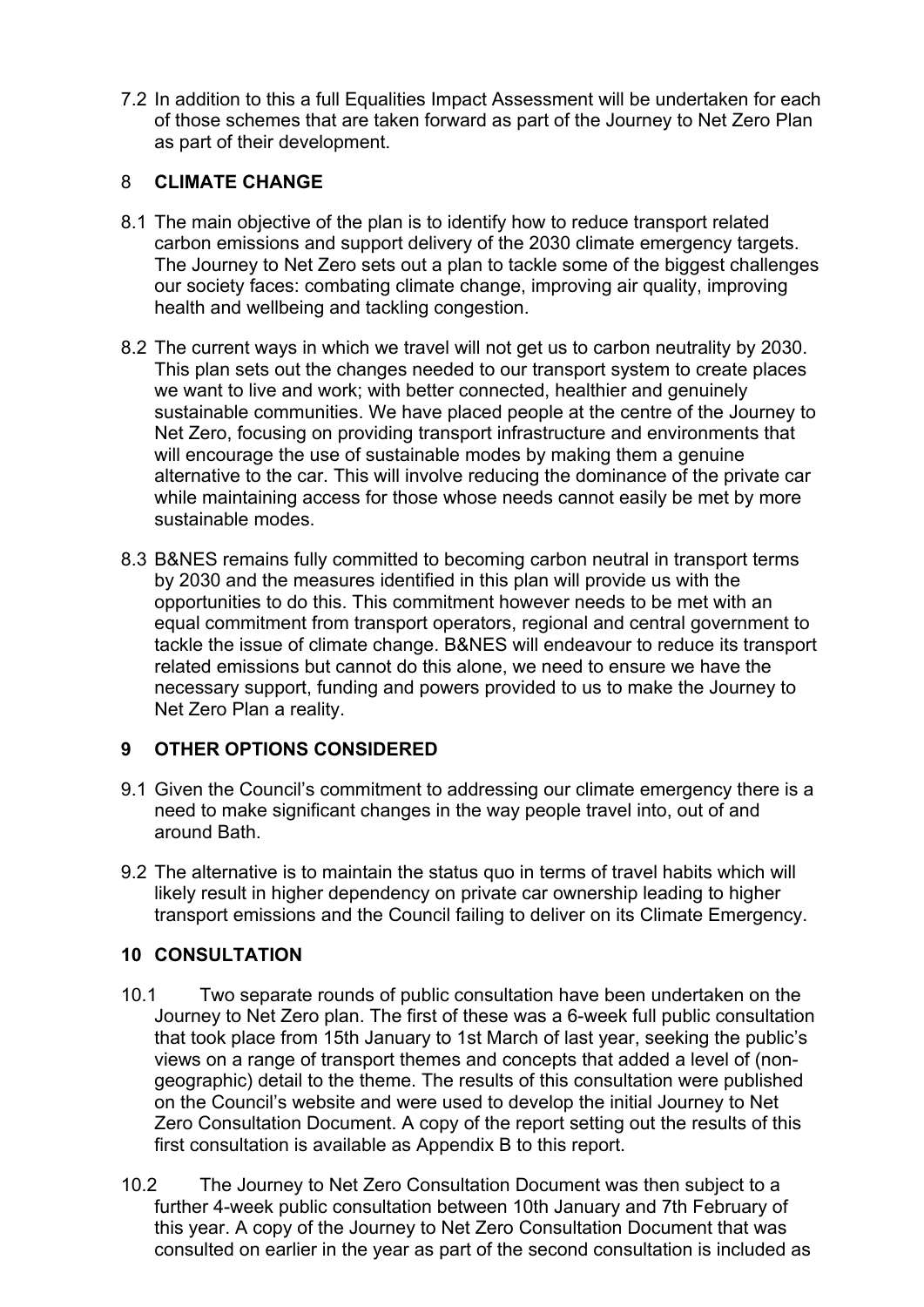Appendix C to this report. The consultation was published on the Council's website and included an online questionnaire that asked the public to give their views on the 'future projects' that were identified. The questions sought to gauge the strength of support for the schemes put forward and the extent to which each measure would reduce an individual's transport carbon footprint. In addition to these a number of meetings were held to raise awareness and increase levels of input to the plan including:

- A meeting with ward Councillors
- A public webinar event hosted by B&NES with a presentation and Q&A session
- Two meetings with Stakeholders followed up with a Stakeholder Pack that provided Stakeholders with a suite of messaging and graphics to use in their own publications and websites to increase awareness with their members.
- 10.3 As part of the consultation, respondents were able to leave further comments on any aspect of the Journey to Net Zero Consultation Plan in an open text box at the end of the survey. In total 546 people responded to the consultation, with the most supported future projects being:
	- Independent travel to school
	- Promotion and investment in travel by bike
	- Improvements to the pedestrian experience
- 10.4 The responses received from the second consultation have been analysed alongside the feedback received from the various webinars and correspondence.

| 10.5 | Below is a table that sets out some of the most frequent comments we        |
|------|-----------------------------------------------------------------------------|
|      | received from the consultation as well as how these have been responded to. |

| What you said                                                                                                                    | What we have changed                                                                                                                                                                                                                                                                                                                                                                                                                                                                                    |
|----------------------------------------------------------------------------------------------------------------------------------|---------------------------------------------------------------------------------------------------------------------------------------------------------------------------------------------------------------------------------------------------------------------------------------------------------------------------------------------------------------------------------------------------------------------------------------------------------------------------------------------------------|
| Bath is very hilly, which makes<br>trips by bike and walking<br>difficult                                                        | We recognise that Bath has a challenging topography.<br>Within Providing for travel by bike and on foot we have<br>added in further detail of the benefits of e-bikes to<br>overcome this                                                                                                                                                                                                                                                                                                               |
| There are some journeys for<br>which I need my car i.e.<br>transporting heavy goods,<br>disabled access, tradespeople,<br>carers | We are not advocating zero journeys by car and fully<br>acknowledge that some journeys will still need to be<br>undertaken by car in the future. However, there are a<br>significant number of trips for which there are<br>sustainable alternatives. We have now included within<br>the plan a transport hierarchy that we believe aligns<br>with our net zero ambitions and acts as a useful guide<br>to help people think about how they could improve the<br>environmental impact of their journeys |
| The current public transport<br>network does not allow me to<br>leave my car at home                                             | We have added further detail to the measures included<br>within the West of England Bus Service Improvement<br>Plan (BSIP) so you can better understand the far-<br>reaching improvements we are planning to make to the                                                                                                                                                                                                                                                                                |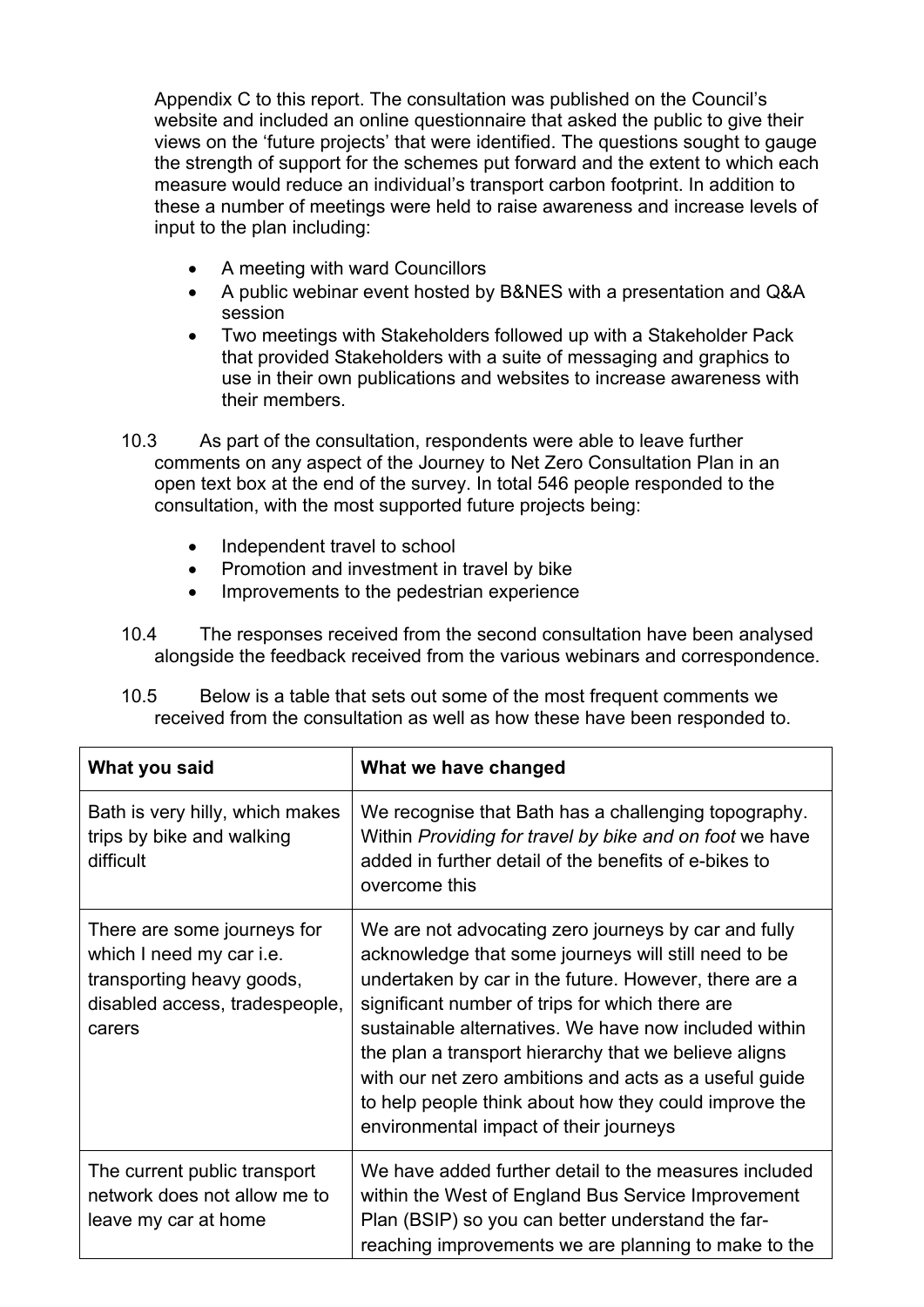|                                                                                                                                               | public transport network which will provide huge<br>improvements to existing bus services                                                                                                                                                                                                                                                                                                                                                                                                                                      |
|-----------------------------------------------------------------------------------------------------------------------------------------------|--------------------------------------------------------------------------------------------------------------------------------------------------------------------------------------------------------------------------------------------------------------------------------------------------------------------------------------------------------------------------------------------------------------------------------------------------------------------------------------------------------------------------------|
| The future projects will<br>negatively impact on<br>businesses in the city centre                                                             | We have included a number of case studies from the<br>UK and internationally where restricting car access and<br>improving the public realm has had a positive impact on<br>businesses                                                                                                                                                                                                                                                                                                                                         |
| I have nowhere to charge an<br>electric vehicle and they are<br>too expensive                                                                 | We have included more detail on the potential future<br>models for car ownership and electric vehicles. The use<br>of car clubs will make electric vehicles accessible to<br>more people whilst also reducing the space taken up by<br>private parking                                                                                                                                                                                                                                                                         |
| Ghent is used as an example<br>of restrictions for car in the city<br>centre, but there are a lot of<br>differences between Ghent<br>and Bath | It was not our intention to draw a direct comparison<br>between Ghent and Bath but rather to show what is<br>possible and has been achieved elsewhere when such<br>measures are introduced. Given this is a relatively new<br>approach there are limited examples where cross-city<br>traffic restrictions have been implemented, therefore we<br>have drawn on Ghent to provide an illustration of where<br>it has been done. Other UK cities are currently<br>considering these measures also, and we will monitor<br>these. |
| What will happen to general<br>traffic as a result of these<br>measures?<br>Where is the traffic circulation<br>plan of the city?             | We have included a commitment to produce a traffic<br>circulation map as a standalone project within the<br>Creating improved places to live and work section. This<br>will show where we want the traffic to be able to access<br>within Bath and in doing so allow future projects to<br>come forwards                                                                                                                                                                                                                       |
| How will this all be paid for?                                                                                                                | We have added into the plan detail of potential future<br>funding streams                                                                                                                                                                                                                                                                                                                                                                                                                                                      |
| The introduction of traffic cells<br>in the city centre will result in<br>traffic diverting through<br>residential areas                      | In recognition of the significant number of people who<br>live in the city centre we have now changed the term<br>traffic cells to city centre liveable neighbourhoods. This<br>better reflects what we're trying to achieve through the<br>measure and better aligns with the wider Liveable<br>Neighbourhoods project.                                                                                                                                                                                                       |
|                                                                                                                                               | We have also emphasised that the creation of city<br>centre liveable neighbourhoods is a longer-term project<br>and would be one of the last initiatives introduced.                                                                                                                                                                                                                                                                                                                                                           |
|                                                                                                                                               | Finally, we have committed to consulting on the<br>development of any city centre liveable neighbourhoods<br>to ensure it works for the city as a whole.                                                                                                                                                                                                                                                                                                                                                                       |